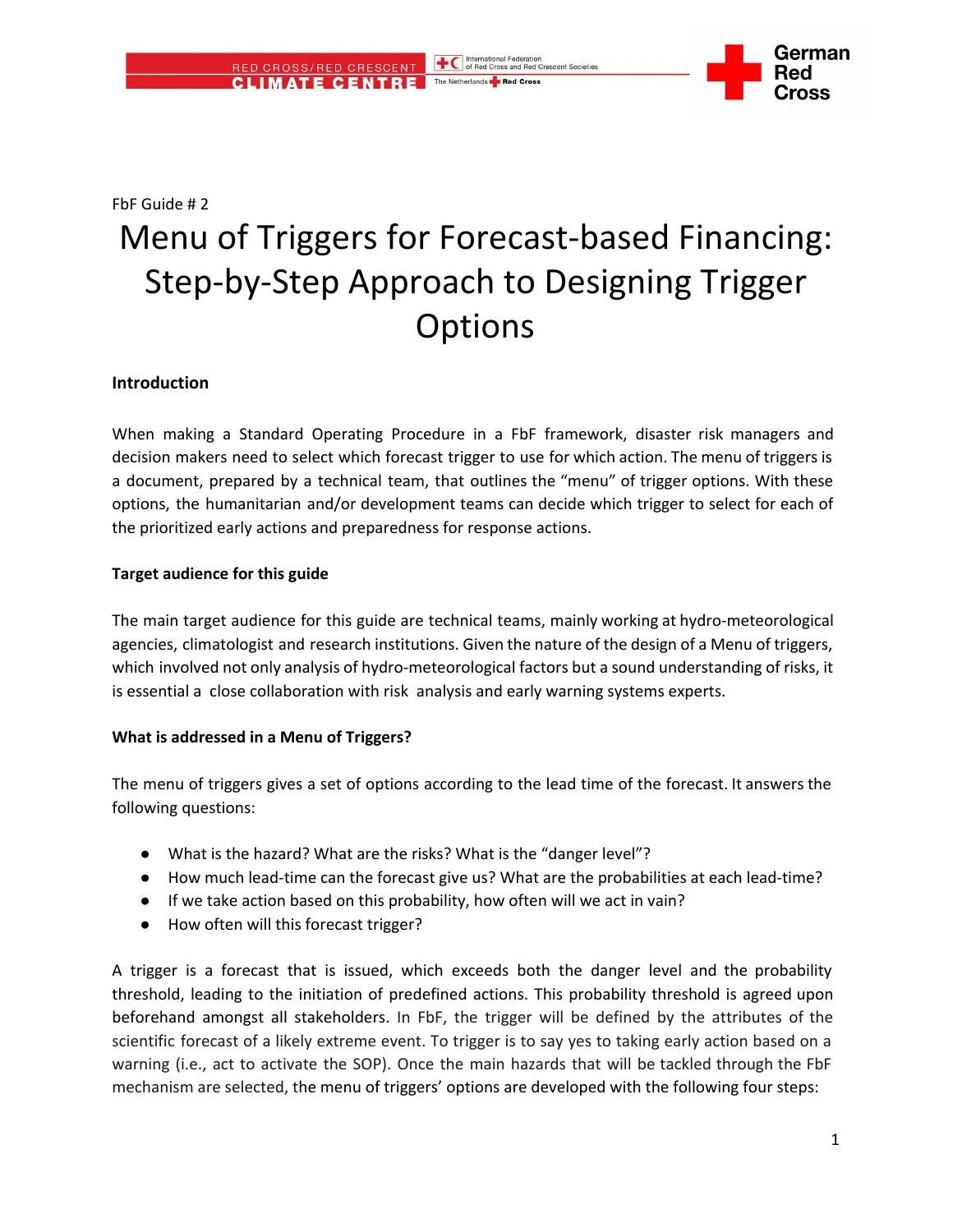### 1. Review and analyze the available early warning system, risk assessments, and forecasts.

The Netherlands **Red Cross** 

International Federation<br>
of Red Cross and Red Crescent Societies

- 2. Define danger levels for the selected hazards and for the intervention area.
- 3. Assess the accuracy of the available forecast for the intervention area.
- 4. Design the menu of triggers the options for triggering early actions.

RED CROSS/RED CRESCENT **CLIMATE CENTRE** 

The above steps are described in detail below. The menu of triggers can be developed for any hazard, including floods, cyclones, cold waves, heat waves, and droughts.



## Step 1: Review and Analyze the available early warning system, risk assessments and available forecasts

The first step is to identify the existing early warning systems and forecasts available for the selected hazards at the national, regional and global level for the exposed/target area. Review the related information like coverage, accessibility and local expertise in forecast use and interpretation.

Information should be collected on the forecast coverage over the target area, and the resolution in that region. If a forecast covers the target area, it is required to investigate about its accessibility, such as whether the forecast information is limited to certain organizations or open to all. Lastly, determine whether local experts can already understand and interpret forecast information into a local context, or if translation is necessary.

|                              | Availability                                                                                                                                              | <b>Accessibility</b>                                       | <b>Local Expertise</b>                                                                                                                                        |
|------------------------------|-----------------------------------------------------------------------------------------------------------------------------------------------------------|------------------------------------------------------------|---------------------------------------------------------------------------------------------------------------------------------------------------------------|
| Floods:<br><b>Bangladesh</b> | Covers more than 60% of<br>the affected region.<br>5 day deterministic forecast<br>and 10-day probabilistic<br>forecast. Includes flood<br>depth mapping. | Free, web-based,<br>available up to the<br>district level. | Already in use at district<br>levels by disaster<br>management agencies.<br>Requires some translation<br>of forecasted information<br>for easy understanding. |
| Floods:<br>Mozambique        | Regional water<br>administrations.                                                                                                                        | Available over<br>internet and fax.                        | Good skills in forecasting<br>event. However danger<br>levels (alert levels) need to<br>be updated to meet current                                            |

#### Table 1: Example of a review and analysis of existing forecasts

ross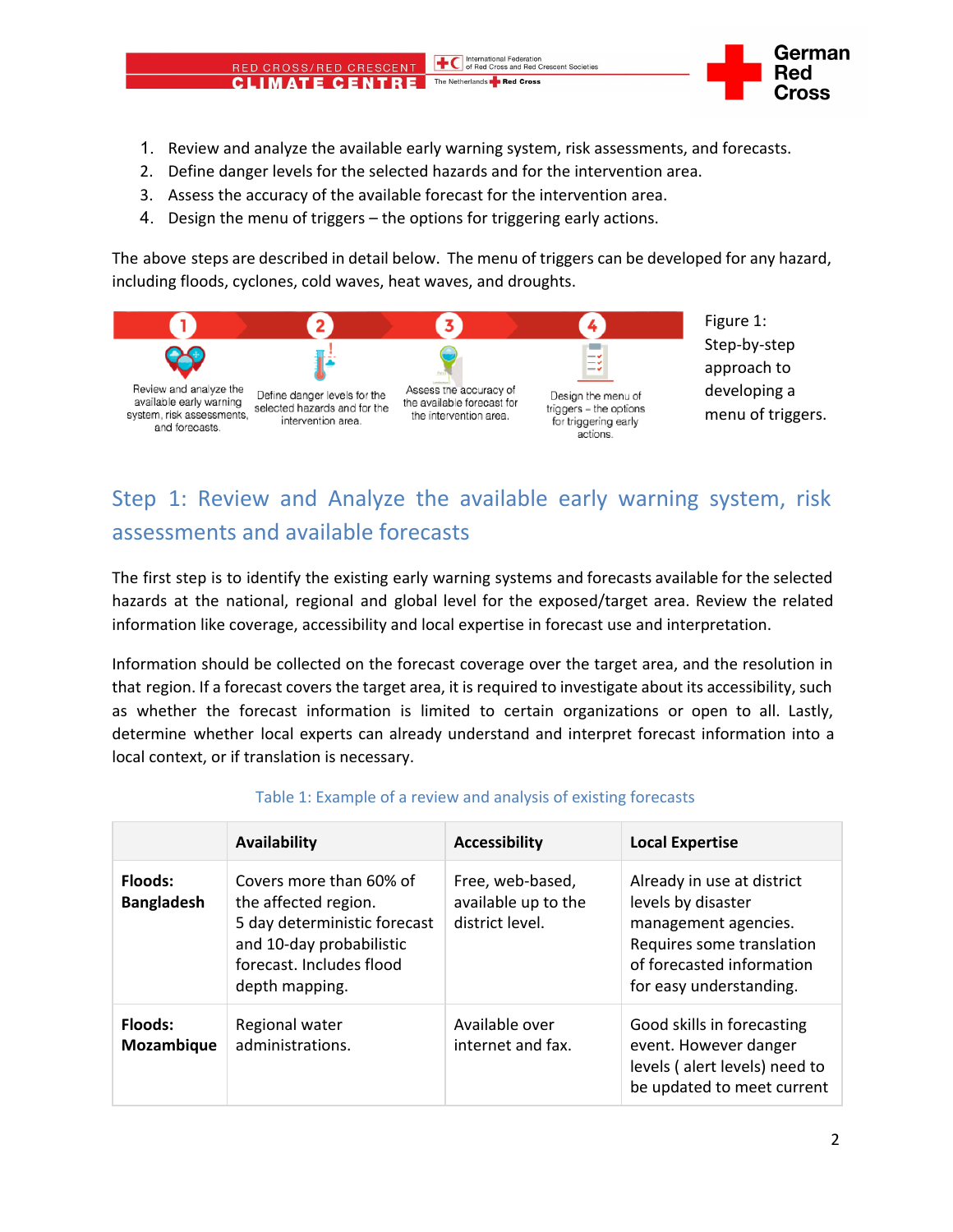

|                                       |                                                                                                                                                                     |                                                                           | vulnerability situation                                                                                                                                                         |
|---------------------------------------|---------------------------------------------------------------------------------------------------------------------------------------------------------------------|---------------------------------------------------------------------------|---------------------------------------------------------------------------------------------------------------------------------------------------------------------------------|
| Cold waves:<br>Peru                   | High resolution model<br>(10km). 7 days<br>deterministic forecast with<br>bias correction, maps and<br>historical time series<br>available.                         | Not free on web, but<br>is available in project<br>region.                | Used by the Civil Defense<br>for early warning system.                                                                                                                          |
| <b>Cyclones:</b><br><b>Bangladesh</b> | 72 hour rainfall forecast<br>that is translated into<br>ranges.<br>Cyclone track predicted<br>using a global model.<br>Storm surge flooding model<br>not available. | Cyclone warning is<br>available at all levels<br>of administration.       | Simple (3 flags system)<br>understandable and used at<br>community level. Effectively<br>used by volunteers for<br>preparedness in<br>communities.                              |
| <b>Cyclone:</b><br>Mozambique         | INAM (National met<br>service) produces 3 days<br>lead time. More forecasts<br>and tracks are available in<br>the RSMC- Pretoria web<br>page                        | Largely disseminated<br>by e-mail, fax and<br>SMS (limited users<br>only) | Good. The early warning<br>system (color code) is well<br>known at all levels from<br>urban to village site and<br>community is trained to<br>take appropriate early<br>actions |

At this stage, risk scenarios are consulted and analyzed by all relevant actors. (See [Step 1 -](/fileadmin/Content/Manual_FbF/05_Priorization/05_Prioritization_of_Forecast-Based_Actionsguide_2.pdf) [Prioritization of Forecast-based actions](/fileadmin/Content/Manual_FbF/05_Priorization/05_Prioritization_of_Forecast-Based_Actionsguide_2.pdf))

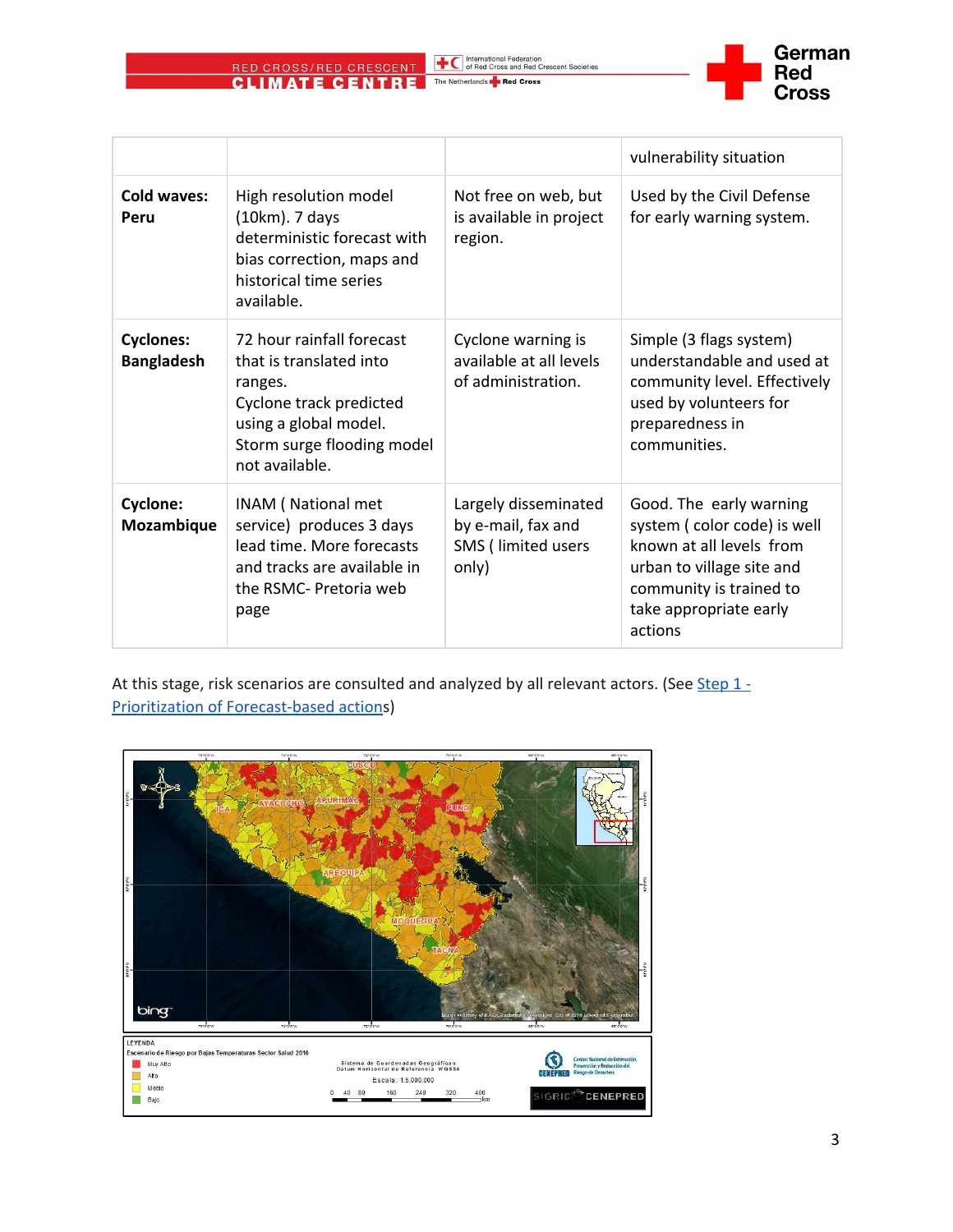### Step 2: Defining the danger level

RED CROSS/RED CRESCENT **CLIMATE CENTRE** 

The danger level (DL) is the magnitude of an extreme event that will lead to an impact (e.g. 100 mm of rainfall over 24 hours). It represents the level at which an excess of or lack of water, temperature, wind, or snow starts to affect the crop production, household's assets, livelihoods, infrastructure, etc. (Note: damages are not only related with crossing the DL but also the event's duration and, in the case of floods, depth). The danger level will depend on the timing of the extreme event and the vulnerability and exposure of a region, and should be updated regularly as the region changes over time.

Impact levels can vary depending on which elements are exposed to a hazard. For example, when a heatwave passes the danger level it may impact human health, but flooding may reach the road height and impact infrastructure. DL can be different for agriculture impacts and household impacts.

There are two main methodologies to define a danger level described here, based on risk assessments and existing vulnerability assessments.

The first way to determine a DL is through observations. For example: "at what height does the river flood these houses", or "at what drought level do the crops fail". This should include a review of secondary sources. Here is a picture of how this was done for a river in Bangladesh by measuring the height of each of the different components of the village. This should include an analysis of existing risk assessments as well as community consultations to define such levels. Techniques for community discussion can include direct observation, livelihood analysis, semi-structured interviews, and focus groups.



### *Different danger levels*

This DL has been set up based on historic and scientific data and validated with the community through consultation process. At each pilot site, at least 2 FGDs have been conducted. The river levels at which the people felt their houses were non-functional was delineated using the community's perspective. In most of the cases they mentioned that it was difficult to function normally if the plinth of their house flooded. One of them mentioned that it was difficult to live if their tube well or toilet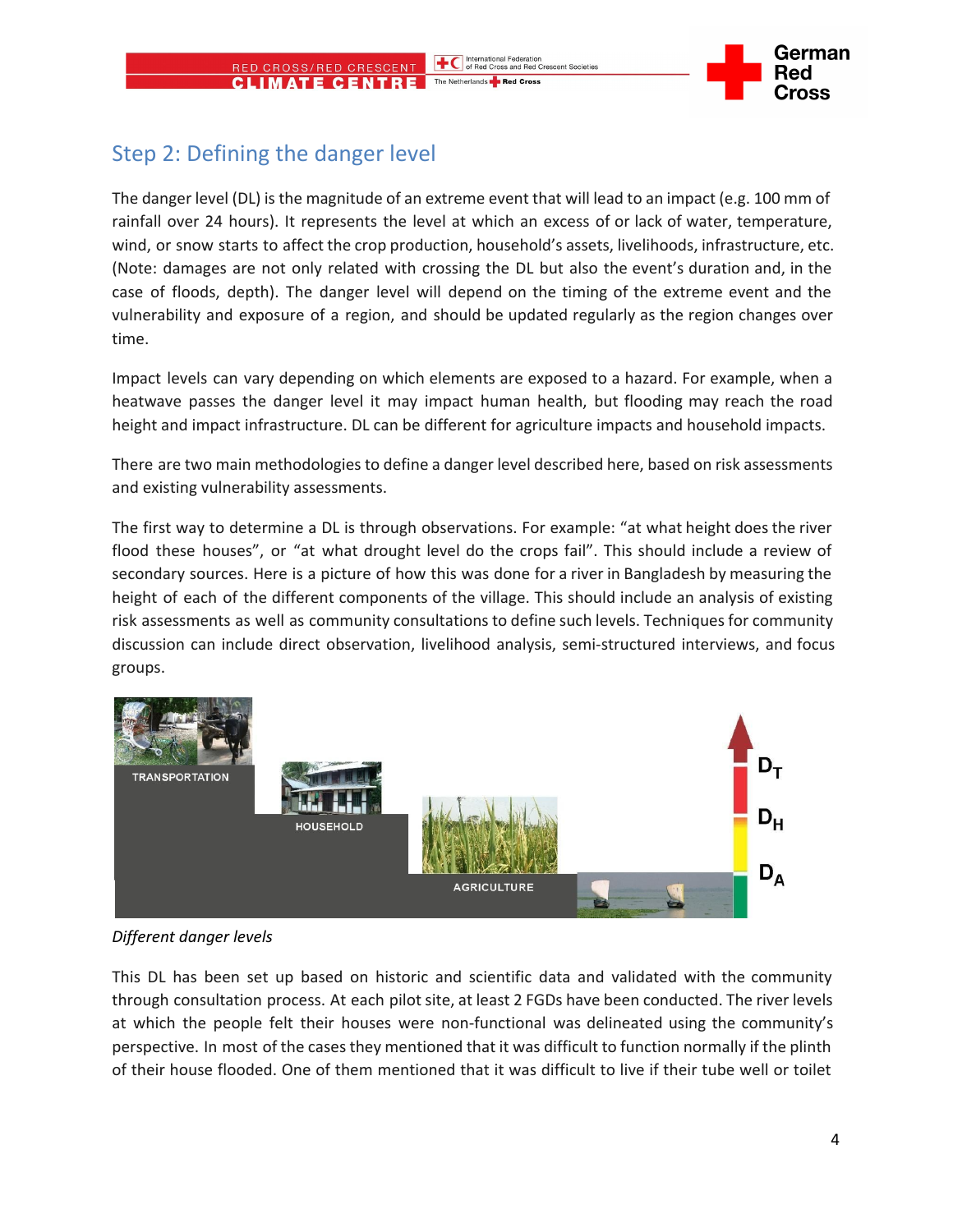#### International Federation<br>
of Red Cross and Red Crescent Societies **IMATE CENTRE** The Netherlands **P** Red Cross



submerged. They raised their toilet to cope with such circumstances. They also mentioned in the interview that if the water level went 1.5 feet above the plinth, they had to relocate to another place.

Among the three defined danger levels, DH is critical for triggering the action of the SOP (unconditional grant distribution). That threshold is validated with the community. A bamboo pillar was installed and the community was asked to show at which level HH became hazardous. This level was checked against the level obtained from surveys and found to be very close, with 20-30% of people living below the community defined danger level. All the pilot sites were checked using similar methods, and then finalized the danger levels.



*Photograph 1.1: Validation of danger level with community*

RED CROSS/RED CRESCENT

The second way to define a DL is to look at the historical record. For example, "in the past, what temperatures caused excess mortality", or "in the past, how much streamflow caused a disaster". This should include a review of historical information, both quantitative and qualitative. In Uganda, the teams analyzed old newspaper records to understand when flooding had happened in the past, and compiled a record of what river flows were associated with flooding. Read more [here.](http://www.hydrol-earth-syst-sci.net/20/3549/2016/hess-20-3549-2016.pdf) Again, this should include community consultations and participatory risk assessments. For example, techniques from the [Vulnerability](http://www.ifrc.org/vca) and Capacity Assessment can be used, including focus groups, semi-structured interviews, seasonal calendar, and historical profiles.

For cold waves in Peru, we worked the historical data of meteorological stations (MET service) close to the selected intervention area. We determined the temperature in several stations (Percentile 10) and correlated this information with the data of historical impacts. In order to corroborate these impacts, the Peruvian Red Cross carried out a diagnosis in the communities (VCA), including focal groups and surveys, which was included to determine the impact level on the population.

| Danger level elements | <b>Climate threshold for specific</b><br>hazard | Historical impact, exposure<br>and vulnerability in area of | <b>Political decision</b>    |
|-----------------------|-------------------------------------------------|-------------------------------------------------------------|------------------------------|
|                       |                                                 |                                                             | (Analyzing data and budgets) |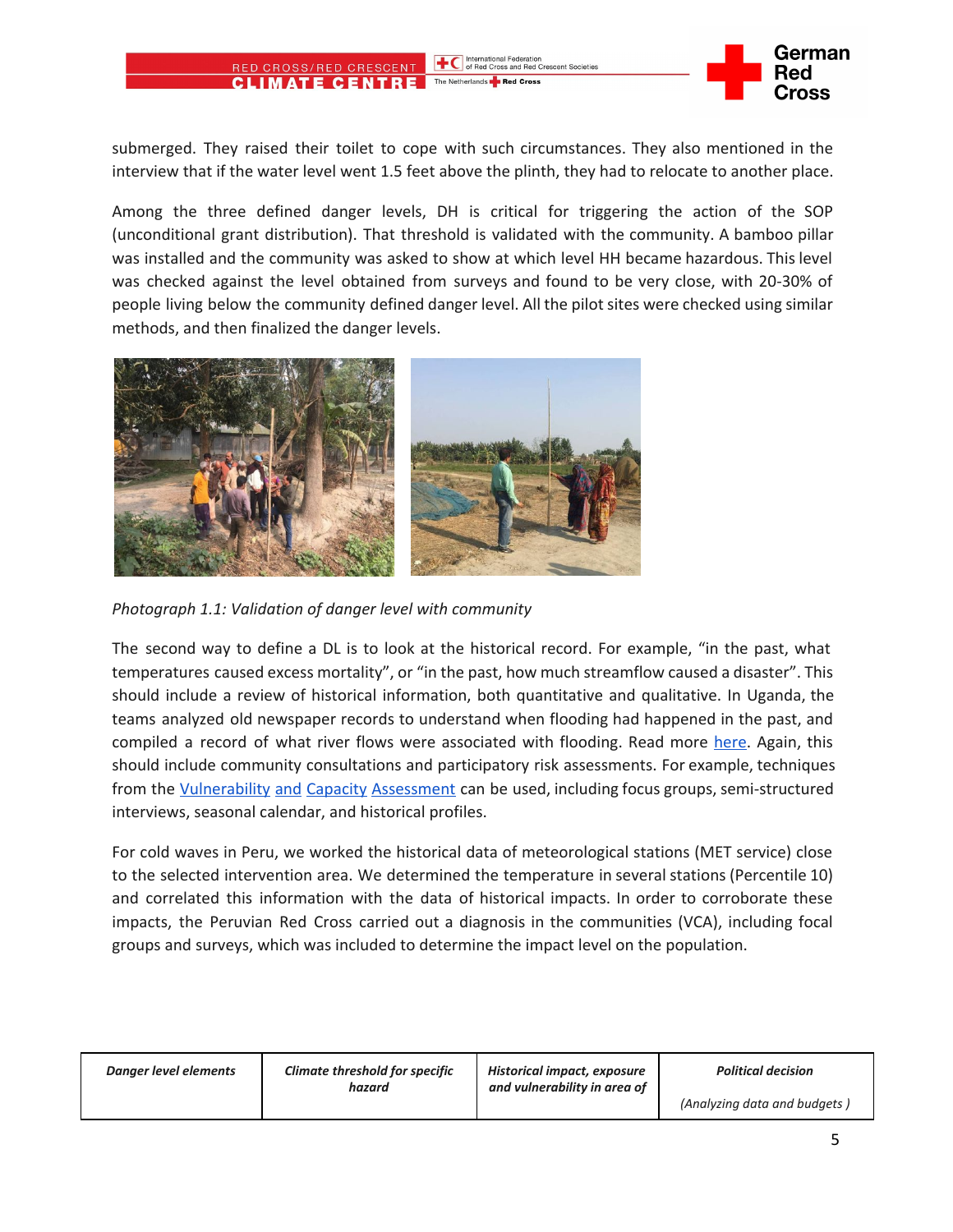

International Federation<br>of Red Cross and Red Crescent Societies



|                     | (Peruvian Met service)                                                       | <b>Intervention</b>                                   |                                         |
|---------------------|------------------------------------------------------------------------------|-------------------------------------------------------|-----------------------------------------|
|                     |                                                                              | (Civil defense data and Red<br>Cross AVC methodology) |                                         |
| Example: Cold Waves | Percentile 10 or 5 for minimum<br>temperature in the winter<br>months (JJAS) | Cold waves in Puno 2013,<br>2015                      | Take action 2 times in five years       |
| Example: Floods     | Water Level in Iquitos 119<br>meters above sea level.                        | Floods Iquitos 2012                                   | Take action 3 times in fifteen<br>years |

| <b>Distric</b> | Community                        | Danger level A                                     | Danger level B                               | Danger level C           |
|----------------|----------------------------------|----------------------------------------------------|----------------------------------------------|--------------------------|
| Santa Lucia    | Orduña                           | > 20cm Snow and<br><- 12.8°C during 3 consecutives | $\leq$ -12.8°C during 4<br>consecutives days | > 40cm Snow for<br>dav   |
| Putina         | <b>Ticani and Tarucani</b>       | > 20cm Snow and<br><-7.6°C during 3 consecutives   | $\leq$ -7.6°C during 4<br>consecutives days  | > 40cm Snow for<br>day   |
| Potoni         | Cullco Belem and Liaulii         | > 20cm Snow and<br><-11.2°C during 3 consecutives  | $<$ -11.2°C during 4<br>consecutives days    | > 40cm Snow for<br>l day |
| Macusani       | <b>Ccatacancha and Ninahuisa</b> | > 20cm Snow and<br><- 10°C during 3 consecutives   | <-10°C during 4<br>consecutives days         | > 40cm Snow for<br>day   |

Danger levels for differents communities in Peru

Danger levels for tropical cyclones are calculated by combining information from the Tropical Cyclone Category System, rainfall thresholds defined by national meteorological services, historical data and vulnerability assessments. Cyclone categories give information about wind speed, while rainfall amount indicates the chance of floods, and recorded cyclone events are used to assess the exposure and vulnerability of the area. The table below shows the danger levels to trigger FbF early action in Mozambique.

| <b>Hazard category</b>   | Thresholds/danger level         |             |                           |                                         |
|--------------------------|---------------------------------|-------------|---------------------------|-----------------------------------------|
|                          | Wind speed                      |             | Precipitation             |                                         |
| Severe tropical<br>storm | maximum sustained<br>wind speed | Wind gust   | Total rainfall in 24<br>h | Total rainfall in 4<br>consecutive days |
|                          | >90 km/h                        | $>125$ Km/h | $> 50$ mm                 | $>$ 200 mm                              |

*Danger levels in Nicoadala FbF pilot community*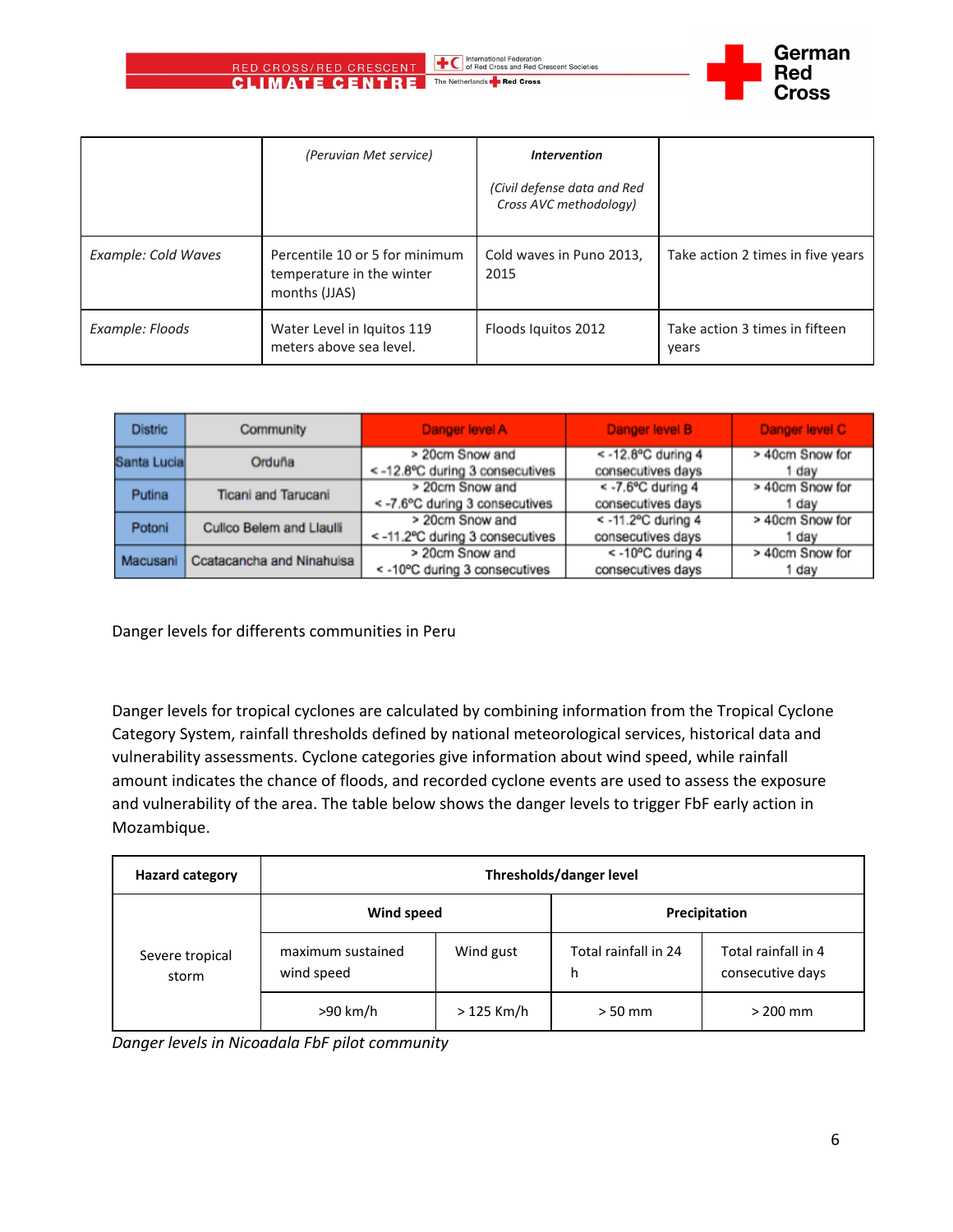Ultimately, it would be best to use a combination of both methods when defining a DL. The key elements to identifying danger levels are:

1) Defining the thresholds for a specific hazard.

RED CROSS/RED CRESCENT **CLIMATE CENTRE** 

2) Identifying critical characteristics, analyzing vulnerability and historical impact of disasters in the area of intervention. (See step 1)

3) Political decision and consensus among key stakeholders. For example, how many times is your organisation of the government willing to act within a space of ten years?

Key questions to ask yourself throughout the process:

- · Is forecast/hindcast data to define or calculate danger levels available?
- Is an alarm level already defined by the government?
- What happens if the danger level is reached every year?

### Step 3: Assess the accuracy of the available forecast information for the intervention area

In order to define the triggers, it is important to know the probability of crossing the danger level. In this step, accuracy of the forecast for the respective hazard is assessed for each lead time by calculating the hit rate and false alarm ratios. More lead time means more time for forecast-based actions, but less accuracy means more chance to "act in vain". There are seasonal, monthly, weekly and daily forecasts of an event.

Example from Bangladesh:

The flood early warning in Bangladesh has been carried out by the Flood Forecasting Warning Centre (FFWC) under the Ministry of Water Resources. The FFWC 48hr forecast is highly reliable, which means over 90% certainty, and variation in magnitude (water level) is within 15 cm. Direction also shows a high (H=0.70) hit ratio. The five 5 days forecast has its probability around p< 0.55 and error in magnitude is about 0.6 meter, which means it is useful but has low reliability. FFWC also forecasts a 10 days lead time, which has very low probability (p<0.3) and mean error in magnitude is over 1.2 meters.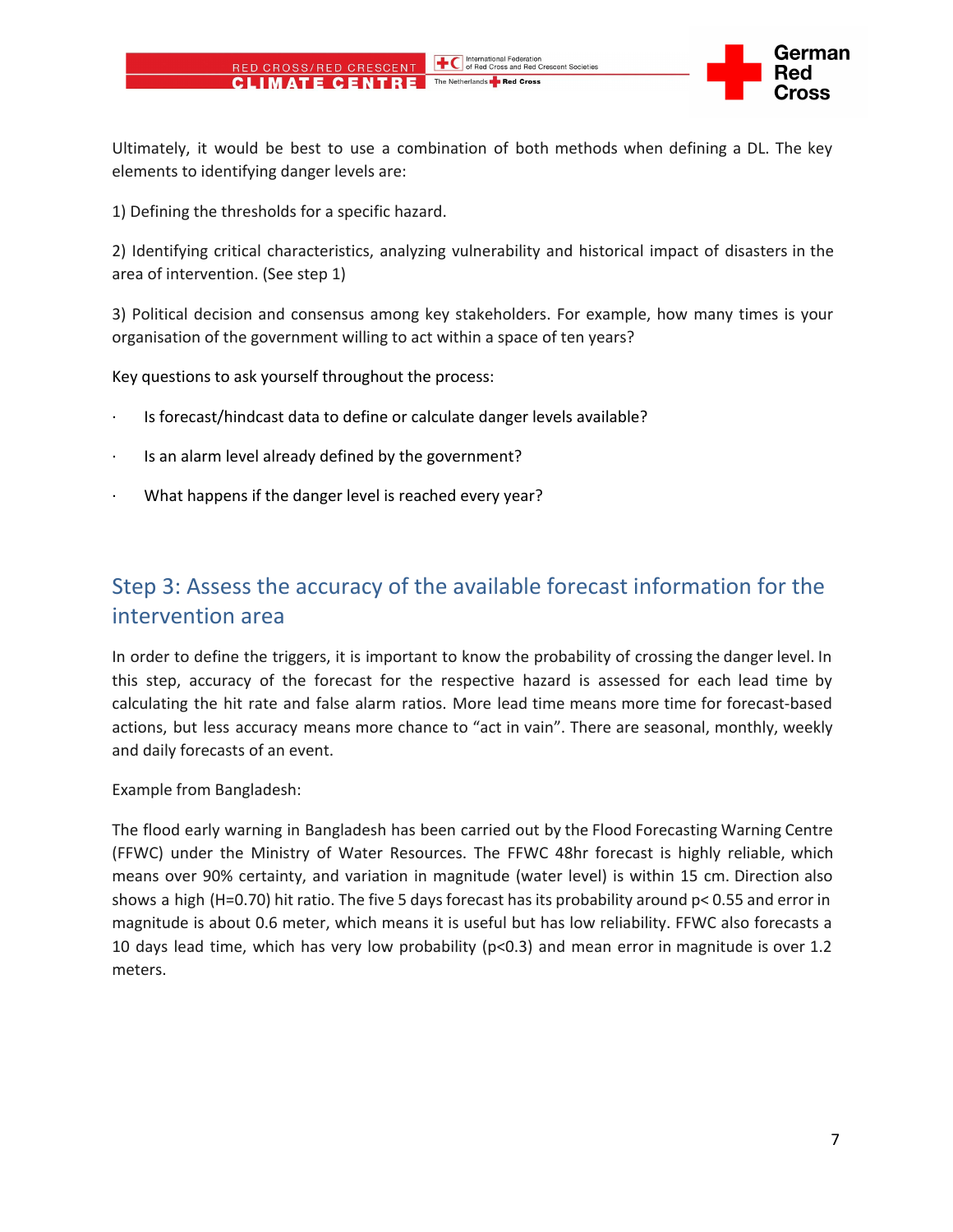

Example from Peru:



Verifications metrics cold wave false alarm ratio and probability of detection

### Step 4: Options for menu of trigger identification

Putting all of this together, we then need to define what forecasts can be used in line with the following points:

- What are the different available lead times (short, medium range and seasonal)?
- Does lead time define the type of actions that can be taken between the trigger and the event?
- What is the accuracy of the forecast in relation with lead times in order to choose a feasible action?

The menu of triggers has three criteria; (a) lead time - The length of time between the issuance of a forecast and the occurrence of the forecasted extreme event; (b) accuracy - The Hit Rate and False Alarm Ratio; and (c) frequency – how many times a trigger can happen in a given year.

The table below represents menu of triggers for the pilot sites in the Bogra district. Three options were developed based on the key criteria of lead time, accuracy and frequency. The lead times are 3 days, 5 days and 7 days, accuracy for short term forecasting is done by Hit Rate and False Alarm Ratio which was found to be 0.73 and 0.27 respectively for only 3 days. The frequency an event crossing the danger level needs to be assessed based on forecast information and cross checked with observed data. In the Bangladesh case, it was found that predicted forecasts crossed the danger level every 1 in 10 years, which means the frequency is 1 in 10 years. Based on this information this is the proposed menu of triggers: